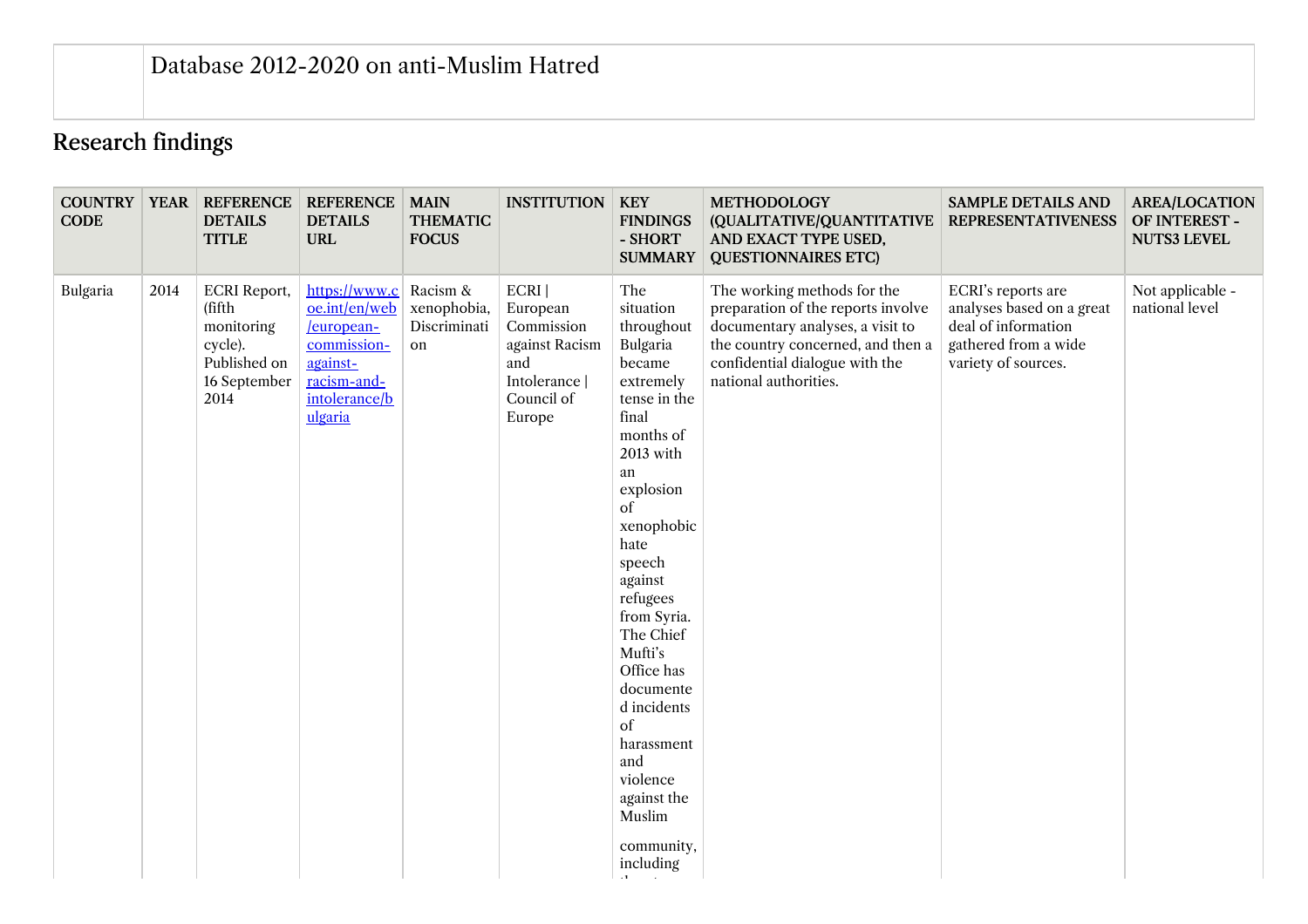|  |  | threats                         |  |  |
|--|--|---------------------------------|--|--|
|  |  | $\!$ against                    |  |  |
|  |  | $\mathbf{M}$ uslim              |  |  |
|  |  | women                           |  |  |
|  |  | with                            |  |  |
|  |  | headscarve                      |  |  |
|  |  | s, setting                      |  |  |
|  |  | dogs on                         |  |  |
|  |  | them,                           |  |  |
|  |  | spitting on                     |  |  |
|  |  | them,                           |  |  |
|  |  | throwing                        |  |  |
|  |  |                                 |  |  |
|  |  | liquids on                      |  |  |
|  |  | them;                           |  |  |
|  |  | painting                        |  |  |
|  |  | the walls of                    |  |  |
|  |  | religious                       |  |  |
|  |  | schools and                     |  |  |
|  |  | $_{\rm{mosques}}$               |  |  |
|  |  | with the                        |  |  |
|  |  | slogans                         |  |  |
|  |  | Death to                        |  |  |
|  |  | the Turks                       |  |  |
|  |  | and                             |  |  |
|  |  | Bulgaria for                    |  |  |
|  |  | $_{\rm the}$                    |  |  |
|  |  | Bulgarians;                     |  |  |
|  |  | $\operatorname{descrating}$     |  |  |
|  |  | and setting                     |  |  |
|  |  | fire to                         |  |  |
|  |  | mosques;                        |  |  |
|  |  | damage to                       |  |  |
|  |  | $_{\rm mospae}$                 |  |  |
|  |  | property;                       |  |  |
|  |  | and                             |  |  |
|  |  | physical                        |  |  |
|  |  | attacks on                      |  |  |
|  |  | imams and                       |  |  |
|  |  |                                 |  |  |
|  |  |                                 |  |  |
|  |  | mosque<br>guards. The<br>Jewish |  |  |
|  |  |                                 |  |  |
|  |  | community                       |  |  |
|  |  |                                 |  |  |
|  |  | has                             |  |  |
|  |  | reported an                     |  |  |
|  |  | increased<br>number of          |  |  |
|  |  |                                 |  |  |